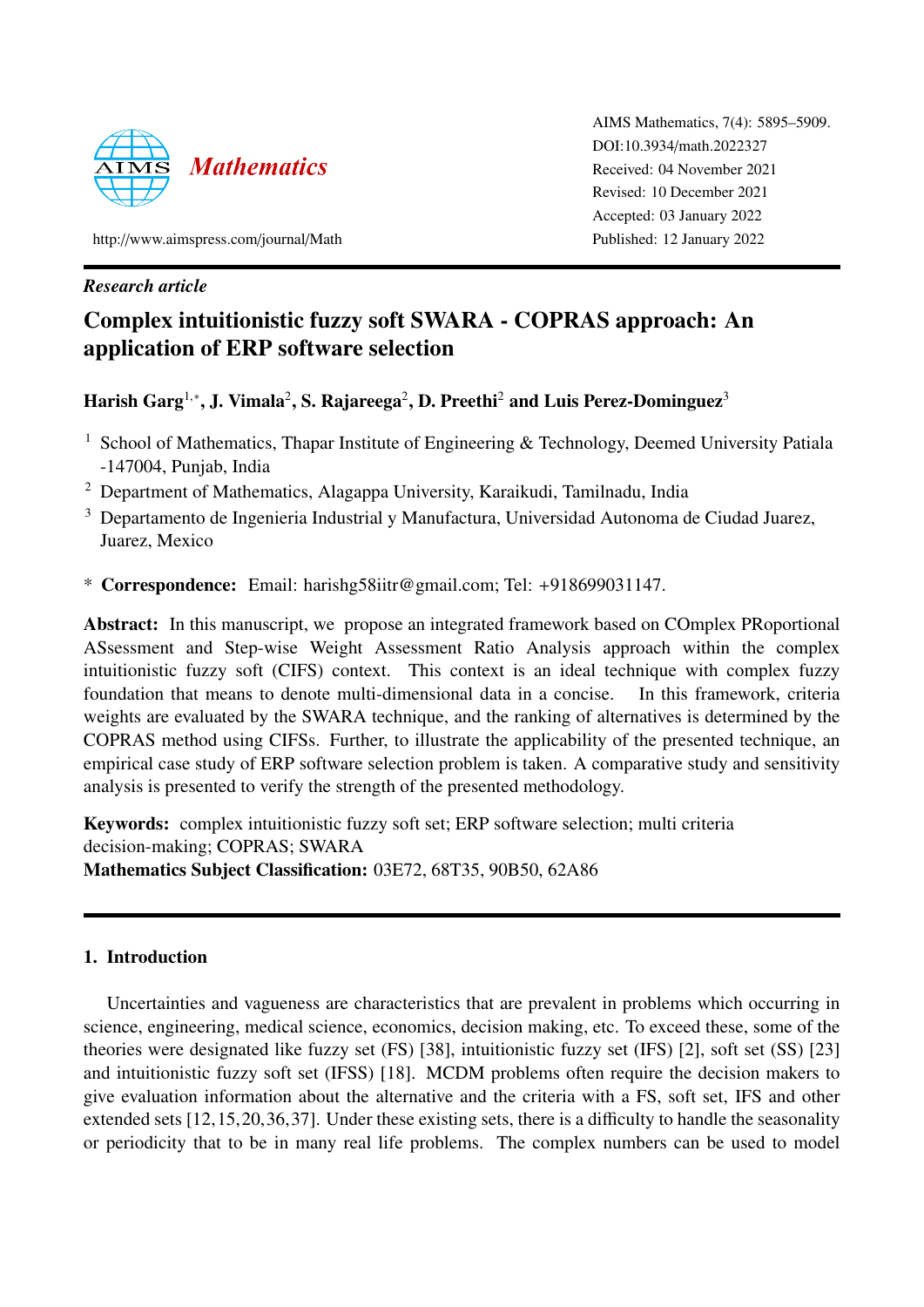the periodicity of the elements by its phase term and also complex numbers can represent the two dimensional information. The complex valued models have been widely used in various fields of applications [\[3,](#page-12-1) [34,](#page-14-3) [35\]](#page-14-4).

In this regard, Ramot et al. [\[28\]](#page-14-5) introduced a novel concept known as complex fuzzy sets (CFSs), which included the amplitude and phase terms. By adding the degree of non-belongingness to CFSs, Alkouri et al. [\[1\]](#page-12-2) proposed the idea of complex intuitionistic fuzzy sets (CIFSs). Further, Kumar et al. [\[13\]](#page-13-5) defined the CIFSSs (complex intuitionistic fuzzy soft sets) concept. In recent times, CIFS is a powerful context means to represent the two dimensional data arisen in natural complicated problems [\[6,](#page-12-3) [29\]](#page-14-6). Consequently, numerous methodologies and theories have been established under the CFSs extensions [\[9,](#page-12-4) [16,](#page-13-6) [17,](#page-13-7) [19,](#page-13-8) [24](#page-13-9)[–27,](#page-14-7) [32\]](#page-14-8). In this work, a novel MCDM technique is proposed to select the ideal choice in which the data is represented in the form of CIFSS environment.

Zavadskas et al. [\[39\]](#page-14-9) defined a novel approach known as COPRAS (COmplex PRoportional ASsessment), which is a realistic decision making framework. The advantages of the COPRAS framework are: (i) it contains the ratios of benefit and cost solutions simultaneously; (ii) it is a valuable and flexible method to solve the problems. Several works have extended the COPRAS method in various uncertain contexts. Recently, Garg [\[7\]](#page-12-5) proposed the COPRAS method in possibility intuitionistic fuzzy soft sets environment for the decision problem. Also, Mishra et al. [\[14,](#page-13-10) [22\]](#page-13-11) introduced the COPRAS Method in various fuzzy extensions to solve the decision making. The weights of the criteria are key factors in the decision process. There are two kinds of criteria weights: (i) subjective; (ii) objective. The objective weights are computed from the data given in decision matrices and the subjective weights are evaluated based on the data given by the experts. To evaluate the subjective criteria weights, Kersuliene et al. [\[11\]](#page-12-6) introduced a novel approach called SWARA, which has a least computational complexity. The SWARA and fuzzy COPRAS approach was integrated by Ighravwe and Oke [\[4\]](#page-12-7) to select the maintenance technician. Further, the combined SWARA and COPRAS approach is developed in various domain such as hesitant fuzzy sets [\[30\]](#page-14-10) and intuitionistic fuzzy sets (IFSs) [\[21\]](#page-13-12). These approaches had their own significance in the evaluation of weight and preference ranking of an alternative, respectively.

The existing studies such as IFS, IFSS etc., have been widely applicable in many fields, although it has been restricted in nature. In such theories, the information collected related to the object is deal with only one dimension information at a time, which may result to loss of some information at a particular time. In everyday life, we come across complex phenomena where it becomes necessary to add the other dimension to the membership and non-membership grades. By defining this other dimension, the complete information can be projected in single set, and hence, information loss can be ignored. To illustrate the importance of the phase term, consider an automotive manufacturing company in India, where they decide to select the ERP software for improving their business activities. The company consults an expert team regarding (i) overall rating about an alternative; (ii) corresponding latest version of ERP software. This is a two-dimensional problem and this is unable to done accurately using IFS and IFSS [\[2,](#page-12-0) [18\]](#page-13-1) structure. To the best of our knowledge, this work develops a new framework called Complex Intuitionistic Fuzzy Soft-SWARA-COPRAS (CIFS-SWARA-COPRAS) with CIFSS domain for solving the two dimensional problem. In CIFSS atmosphere, the amplitude term represents the expert's decision with respect to the alternative and the phase term represents the expert's decision with respect to the current version of ERP software.

An ERP system is the brain of the company's technology system. Because ERP combines all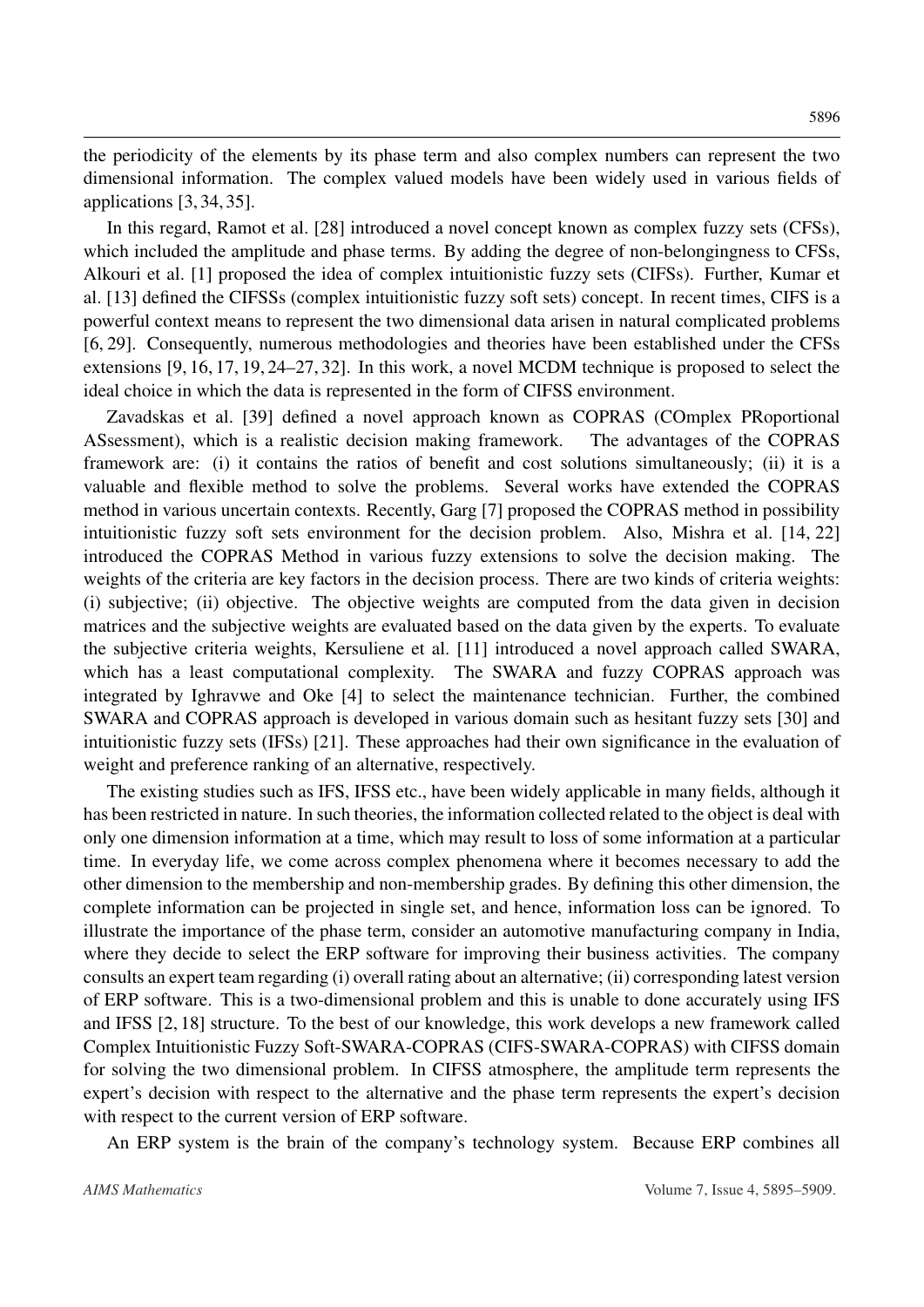features of a business involving development of product, manufacturing, retail and sales. ERP software selection is one of the most important decision making issues covering both qualitative and quantitative criterion for organizations. The authors of [\[10\]](#page-12-8), in their conjoint work of 1008 calculation completed in 126 organizations state that reliability, functionality, ease of use and ease of customization are considered as the most important criteria. Based on these criteria, an automotive manufacturing company in India, where they decides to select the ERP software by using CIFS-SWARA-COPRAS technique.

The main contributions of this paper include:

- 1) A new framework named as CIFS-SWARA-COPRAS is introduced in the work. In this framework, criteria weights are evaluated by the SWARA technique, and the ranking of alternatives is determined by the COPRAS method using CIFSs information.
- 2) In the proposed technique, the weights are calculated by using the SWARA method which include the exactness of experts' opinion and the ranking of an alternative is determined by using the COPRAS approach.
- 3) To illustrate the applicability of the presented framework, an empirical case study of ERP software selection problem is examined under CIFSSs environment. The problem is two dimensional, that is to find the ideal ERP software with its current version.
- 4) A sensitivity analysis and comparative study are presented to show the validity and stability of the defined methodology.

The rest of this paper is organized as follows: Section [2](#page-2-0) describes the notion of complex fuzzy sets and complex intuitionistic fuzzy soft sets. Section [3](#page-3-0) proposes the CIFS-SWARA-COPRAS method under the CIFSS-environment. The applicability of the stated method is demonstrated through a case study of ERP software selection in Section [4.](#page-5-0) Also, a comparative study and sensitivity analysis is conducted to strengthen the results over the existing studies results. At last, Section [5](#page-10-0) concludes the work.

### <span id="page-2-0"></span>2. Preliminaries

In this section, we review the notions of CFS, CIFS and CIFSS.

**Definition 2.1.** [\[28\]](#page-14-5) A complex fuzzy set (CFS) *C* over *U* is distinguished by a membership function  $\mu_C(u)$  that belongs to the unit circle in the complex plane and is denoted by  $\mu_C(u) = r_C(u)e^{is_C(u)}$ , where  $r_C(u)$  and  $s_C(u)$  are both real-valued  $r_C(u) \in [0, 1]$  and  $i = \sqrt{-1}$ . A CES C is represented by *r*<sub>*C*</sub>(*u*) and *s*<sub>*C*</sub>(*u*) are both real-valued, *r*<sub>*C*</sub>(*u*)  $\in$  [0, 1] and *i* =  $\sqrt{-1}$ . A CFS *C* is represented by,

$$
C = \{(u, \mu_C(u)) : u \in U\}
$$
  
= \{(u, r\_C(u)e^{is\_C(u)}) : u \in U\} (1)

Definition 2.2. [\[13\]](#page-13-5) Let *CIFS* (*U*) denotes the set of all CIFs over *U*, *E* be a set of criteria. Then

$$
(\widetilde{F}, E) = \{ (e, \widetilde{F}(e)) : e \in E, \widetilde{F}(e) \in \text{CIFS}(U) \},
$$
\n(2)

is a complex intuitionistic fuzzy soft set (CIFSS) over U, where  $\widetilde{F}: E \longrightarrow CIFS(U)$ .

*AIMS Mathematics* Volume 7, Issue 4, 5895–5909.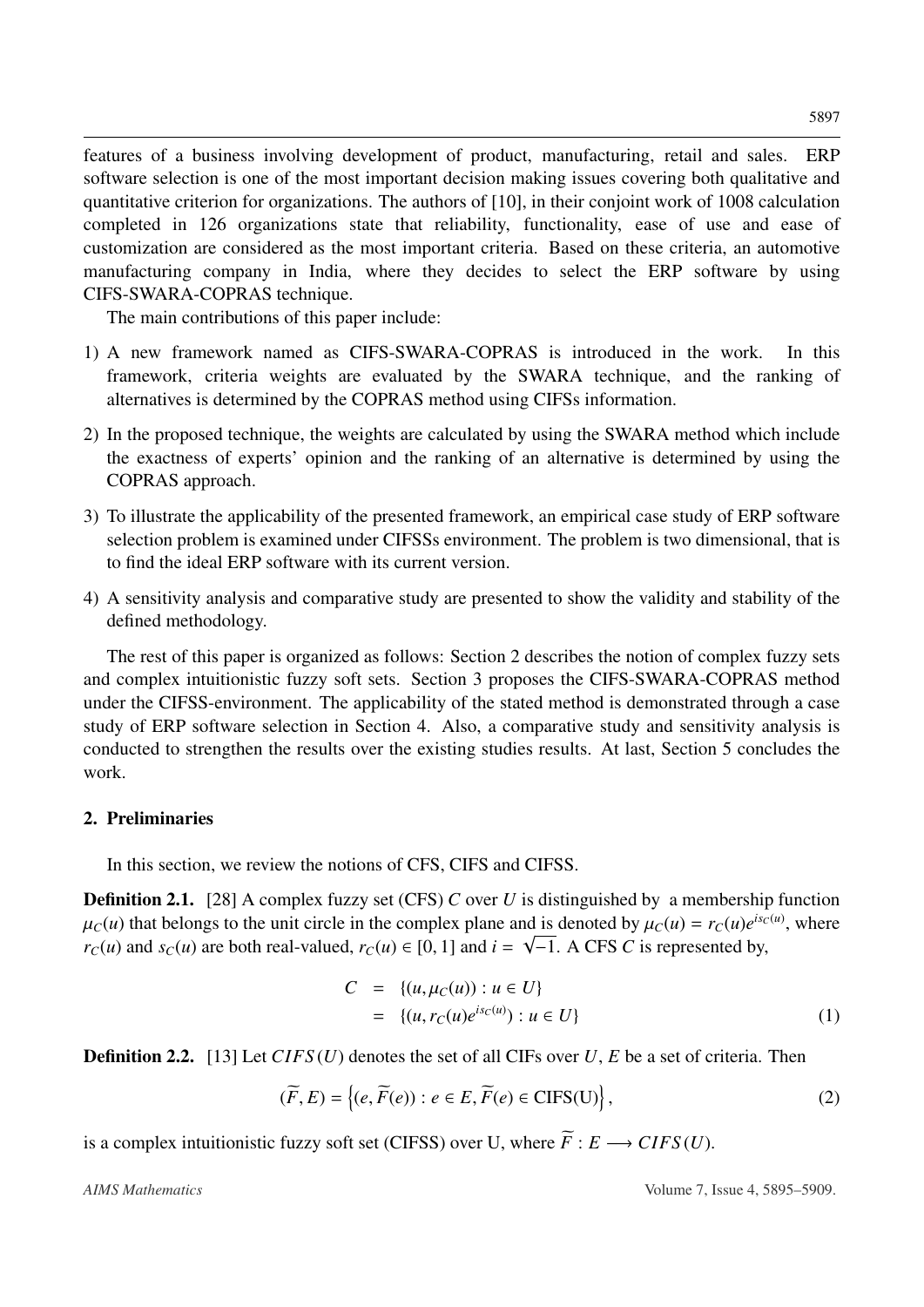For all  $\epsilon \in E$ ,

$$
\widetilde{F}(\epsilon) = \{(u, \mu_{\widetilde{F}(\epsilon)}(u), \nu_{\widetilde{F}(\epsilon)}(u)) : u \in U\}
$$
\n
$$
= \{(u, r_{\widetilde{F}(\epsilon)}(u)e^{iw_{\mu_{\widetilde{F}(\epsilon)}}(u)}, k_{\widetilde{F}(\epsilon)}(u)e^{iw_{\nu_{\widetilde{F}(\epsilon)}}(u)}): u \in U\}
$$
\n(3)

where  $\mu_{\widetilde{F}(\epsilon)} : U \longrightarrow \{a | a \in \mathbb{C}, |a| \leq 1\}$  and  $\nu_{\widetilde{F}(\epsilon)} : U \longrightarrow \{a' | a' \in \mathbb{C}, |a'| \leq 1\}, |\mu_{\widetilde{F}(\epsilon)}(u) + \nu_{\widetilde{F}(\epsilon)}(u)| \leq 1$ .

For convince, we denote  $\delta = (re^{is}, \tau e^{i\psi})$  and called as CIFN ("complex intuitionistic fuzzy number") with the condition that  $r, \tau, s, \psi \in [0, 1]$  and  $|re^{is} + \tau e^{i\psi}| \leq 1$ .

**Definition 2.3.** [\[6\]](#page-12-3) Let  $\delta = (re^{is}, \tau e^{i\psi})$  be a CIFN. Then the score function of  $\delta$  is defined as

$$
S(\delta) = (r - \tau) + \frac{1}{2\pi}(s - \psi).
$$
 (4)

and the accuracy function is

$$
H(\delta) = (r + \tau) + \frac{1}{2\pi}(s + \psi).
$$
\n(5)

It is clearly seen that *S*( $\delta$ )  $\in$  [−2, 2] and *H*( $\delta$ )  $\in$  [0, 2].

<span id="page-3-2"></span>**Definition 2.4.** Let  $\delta$  be a CIFN. Then the normalized score function of  $\delta$  is defined as

$$
\mathbb{S}^*(\delta) = \frac{1}{4}(S(\delta) + 2),\tag{6}
$$

where *S*( $\delta$ ) is the score function of  $\delta$  and  $\mathbb{S}^*(\delta) \in [0, 1]$ .

<span id="page-3-1"></span>**Definition 2.5.** [\[6\]](#page-12-3) Let  $\delta_j = (r_j e^{is_j}, \eta_j e^{i\psi_j})(j = 1, 2, ..., n)$  be CIFNs. The aggregated value of these CIFNs is obtained by using the complex intuitionistic fuzzy weighted averaging operator (CIFWA) and CIFNs is obtained by using the complex intuitionistic fuzzy weighted averaging operator (CIFWA) and given as

CIFWA
$$
(\delta_1, \delta_2, ..., \delta_n)
$$
 =  $\bigoplus_{j=1}^n w_j \delta_j$   
 =  $\left( \left( 1 - \prod_{j=1}^n (1 - r_j)^{w_j} \right) e^{i2\pi \left( 1 - \prod_{j=1}^n (1 - s_j)^{w_j} \right)}, \left( \prod_{j=1}^n \tau_j^{w_j} \right) e^{i2\pi \left( \prod_{j=1}^n \psi_j^{w_j} \right)} \right)$  (7)

where  $w = (w_1, w_2, ..., w_n)^T$  is a weight vector of  $\delta_j$  with  $w_j > 0$  and  $\sum_{j=1}^n w_j = 1$ .

### <span id="page-3-0"></span>3. Proposed CIFS-SWARA-COPRAS method

In this section, we propose the concept of CIFS-SWARA-COPRAS method and the working framework of it in the following steps:

*AIMS Mathematics* Volume 7, Issue 4, 5895–5909.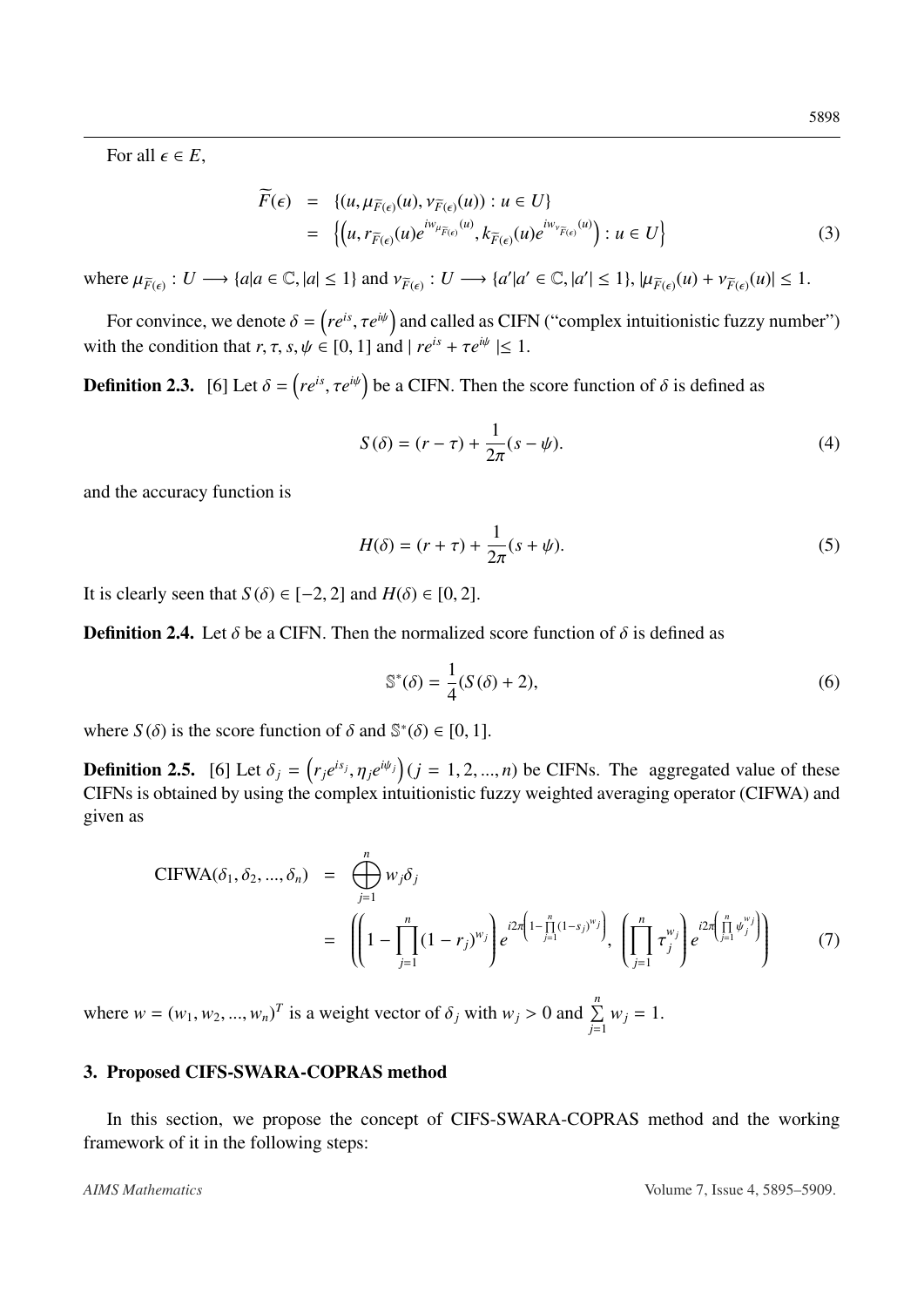### Step 1: *Originate the data about the alternatives according to the criteria.*

Let  $A = \{a_1, a_2, ..., a_m\}$  be a collection of decision criteria and  $U = \{x_1, x_2, ..., x_n\}$  denotes the set of alternatives and let  $DE = \{E_1, E_2, ..., E_l\}$  be a set of decision experts for the decision process and  $W = \{w_1, w_2, ..., w_l\}$  represents the weights for the decision experts. Suppose *X* be the initial CIFSs decision matrix

$$
X = \begin{pmatrix} x_{11}^{(k)} & x_{12}^{(k)} & \cdots & x_{1m}^{(k)} \\ x_{21}^{(k)} & x_{22}^{(k)} & \cdots & x_{2m}^{(k)} \\ \vdots & \vdots & \ddots & \vdots \\ x_{n1}^{(k)} & x_{n2}^{(k)} & \cdots & x_{nm}^{(k)} \end{pmatrix}
$$
 (8)

where  $x_{ij}^{(k)} = \left(r_{ij}^{(k)} e^{is_{ij}^{(k)}}, \eta\right)$  $\binom{k}{i j} e^{i \psi_{ij}^{(k)}}$  denotes the initial value for  $x_i$  as to the criteria  $a_j$  given by the  $k^{th}$  expert in terms of CIFS set, for  $j = 1, 2, ..., m$ ,  $i = 1, 2, ..., n$  and  $k = 1, 2, ..., l$ .

# Step 2: *Generate the aggregated CIFSS decision matrix.*

Compute the aggregated value of the expert  $x_{ij}^{(k)} = \left(r_{ij}^{(k)} e^{is_{ij}^{(k)}}, \eta\right)$  $\binom{k}{i j} e^{i \psi_{ij}^{(k)}}$  for  $k = 1, 2, ..., l$  into CIFSS decision matrix  $\widehat{X} = (\widehat{x}_{ij})_{n \times m}$  by utilizing the Definition [2.5.](#page-3-1) The obtained values of  $\widehat{x}_{ij} = (r_{ij}e^{is_{ij}}, \eta_{ij}e^{i\psi_{ij}})$  are as follows

<span id="page-4-0"></span>
$$
\widehat{x}_{ij} = \text{CIFWA}\left(x_{jk}^{(1)}, x_{jk}^{(2)}, ..., x_{jk}^{(l)}\right)
$$
\n
$$
= \left( \left(1 - \prod_{k=1}^{l} (1 - r_{jk})^{w_k}\right) e^{i2\pi \left(1 - \prod_{k=1}^{l} (1 - s_{jk})^{w_k}\right)}, \left(\prod_{k=1}^{l} \tau_{jk}^{w_k}\right) e^{i2\pi \left(\prod_{k=1}^{l} \psi_{jk}^{w_k}\right)}\right), i = 1, 2, ..., n
$$
\n(9)

### Step 3: *Evaluate the weights for the criteria by using SWARA method.*

The weights of the criteria are computed by using SWARA method, whose steps are summarized as follows.

- i) Evaluate the crisp values  $w_j$  for the criteria according to the experts' preference and find the normalized score values of  $w_j$  (i.e.,  $\mathbb{S}^*(w_j)$ ), by using the Definition [2.4.](#page-3-2)
- ii) Order the criteria from the most to the least score value.
- iii) Compute the comparative value  $k_j$  for the ordered score value, which starts from the second place by differencing the  $j<sup>th</sup>$  value and  $(j - 1)<sup>th</sup>$  value.
- iv) Calculate the comparative coefficient  $p_j$  by

$$
p_j = \begin{cases} 1 & \text{if } j = 1 \\ k_j + 1 & \text{if } j > 1. \end{cases}
$$
 (10)

v) Evaluate the recalculated weights *q<sup>j</sup>* by

$$
q_{j} = \begin{cases} 1 & \text{if } j = 1\\ \frac{q_{(j-1)}}{p_{j}} & \text{if } j > 1. \end{cases}
$$
 (11)

*AIMS Mathematics* Volume 7, Issue 4, 5895–5909.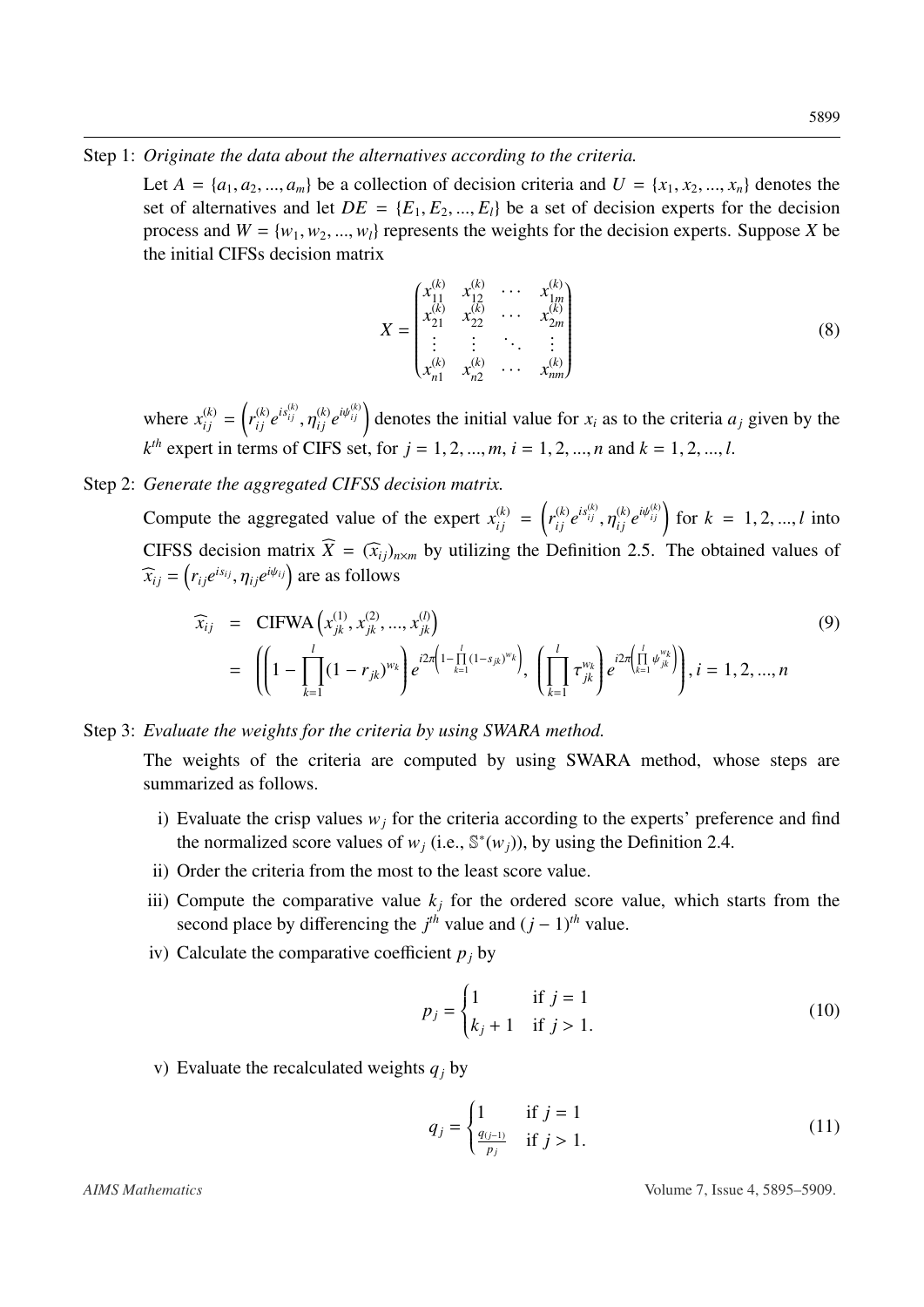vi) Estimate the criteria weights  $w_j$  by using the following equation

$$
w_j = \frac{q_j}{\sum_{j=1}^m q_j}.
$$
\n(12)

### Step 4: *Determine the optimisation indexes*  $\alpha_i^+$  *and*  $\alpha_i^$ *i for A*<sup>+</sup> *and A*<sup>−</sup> *, respectively.*

Let us assume  $A^+ = \{a_1, a_2, ..., a_r\}$  where  $r < m$  be the set of positive (beneficial) criteria. Then<br>we calculate the optimisation index  $(c^+)$  for each alternative  $x$ , as follows we calculate the optimisation index  $(\alpha_i^+)$  for each alternative  $x_i$ , as follows

<span id="page-5-1"></span>
$$
\alpha_i^+ = \bigoplus_{j=1}^r w_j \widehat{x}_{ij}, \ i = 1, ..., n
$$
 (13)

Let *A*<sup>−</sup> = { $a_{r+1}, a_{r+2}, ..., a_m$ } be the non-beneficial (negative) criteria for the decision problem.<br>Then we determine the optimization index ( $\alpha$ <sup>−</sup>) for each alternative x, as Then we determine the optimization index  $(\alpha_i^-)$  $\binom{1}{i}$  for each alternative  $x_i$ , as

<span id="page-5-2"></span>
$$
\alpha_i^- = \bigoplus_{j=r+1}^m w_j \widehat{x}_{ij}, \ i = 1, 2, ..., n
$$
 (14)

Step 5: *Calculate the priority value* ( $\mathbb{Q}_i$ ), for each  $x_i$ .

By using COPRAS technique, we compute the priority value  $\mathbb{Q}_i$ , for every  $x_i$  as:

<span id="page-5-3"></span>
$$
Q_i = \mathbb{S}^*(\alpha_i^+) + \frac{\sum\limits_{i=1}^n \mathbb{S}^*(\alpha_i^-)}{\mathbb{S}^*(\alpha_i^-) \sum\limits_{i=1}^n \left(\frac{1}{\mathbb{S}^*(\alpha_i^-)}\right)}, i = 1, ..., n \quad \text{provided} \quad \mathbb{S}^*(\alpha_i^-) \neq 0 \tag{15}
$$

Step 6: *Make the endmost decision based on utility degree* <sup>γ</sup>*<sup>i</sup> .*

Calculate the utility degree  $\gamma_i$ , for every  $x_i$  by

<span id="page-5-4"></span>
$$
\gamma_i = \frac{\mathbb{Q}_i}{Q_{max}} \times 100\%,\tag{16}
$$

where  $Q_{max} \neq 0$  is the largest value of  $\mathbb{Q}_i$ . Then, rank the utility degree in which the highest utility degree is ranked as first, while least utility degree is ranked as last. Finally, make the conclusion based on the utility degree  $\gamma_i$ .

The implementation framework of the CIFS-SWARA-COPRAS method is shown in Figure [1.](#page-6-0)

### <span id="page-5-0"></span>4. A case study

To demonstrate the working of the proposed CIFS-SWARA-COPRAS method, we provide a numerical example related to ERP software selection, which can be read as follows.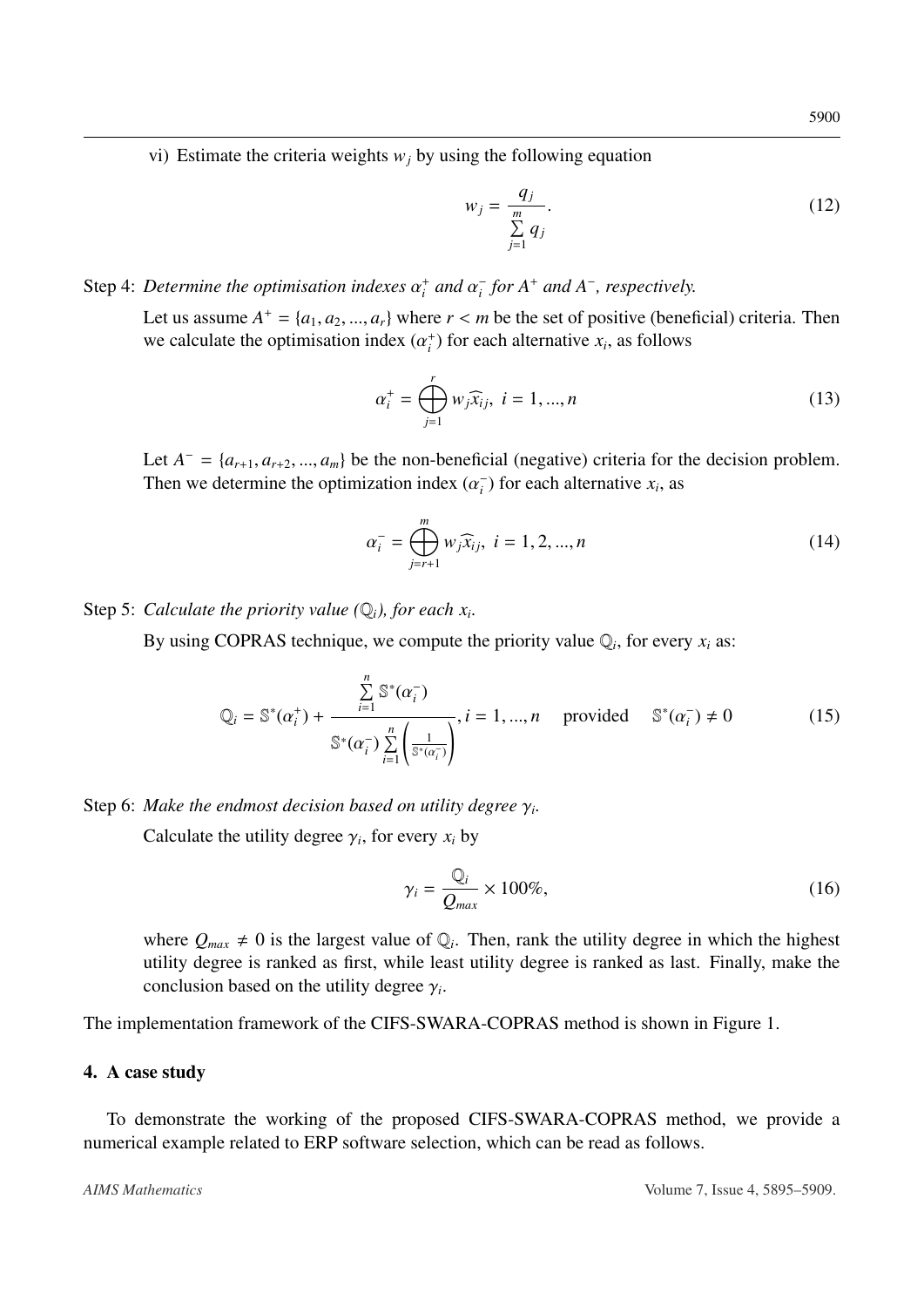<span id="page-6-0"></span>

Figure 1. Working process of the proposed CIFS-SWARA-COPRAS method.

### *4.1. An empirical study: ERP software selection*

The proposed CIFS-SWARA-COPRAS algorithm is applied to a Enterprise Resource Planning (ERP) software selection process for the automotive manufacturing company in India. In the manufacturing company, the operation managers need to buy an ERP software system for increasing the day-to-day business activities such as production management, accounting, manufacturing execution, procurement, supply chain operations and compliance. Initially, a decision expert team of  $3 DE = \{E_1, E_2, E_3\}$  consisting of a senior representative and a functional expert and a senior manager was constituted. Then, the expert team decides seven criteria (Functionality, Reliability, Vendor Viability, Cost, Support and Training, Ease of Use and Difficulty in Customization and Implementation) based on their experiences and studies in the literature. Accordingly, the criteria and its direction for the ERP selection process is given in Table [1.](#page-6-1) In addition, the selection of ERP

| Criteria       | Description                       |     | Direction |
|----------------|-----------------------------------|-----|-----------|
| $a_1$          | Functionality                     |     | $^+$      |
| a <sub>2</sub> | Reliability                       |     | $^+$      |
| $a_3$          | Vendor Viability                  |     | $^+$      |
| $a_4$          | Cost                              |     |           |
| $a_5$          | <b>Support and Training</b>       |     | $^+$      |
| a <sub>6</sub> | Ease of Use                       |     | $^{+}$    |
| a <sub>7</sub> | Customization<br>Difficulty<br>in | and |           |
|                | Implementation                    |     |           |

<span id="page-6-1"></span>**Table 1.** Criteria and its directions  $('+)$  = Beneficial,  $'$  = Non-Beneficial).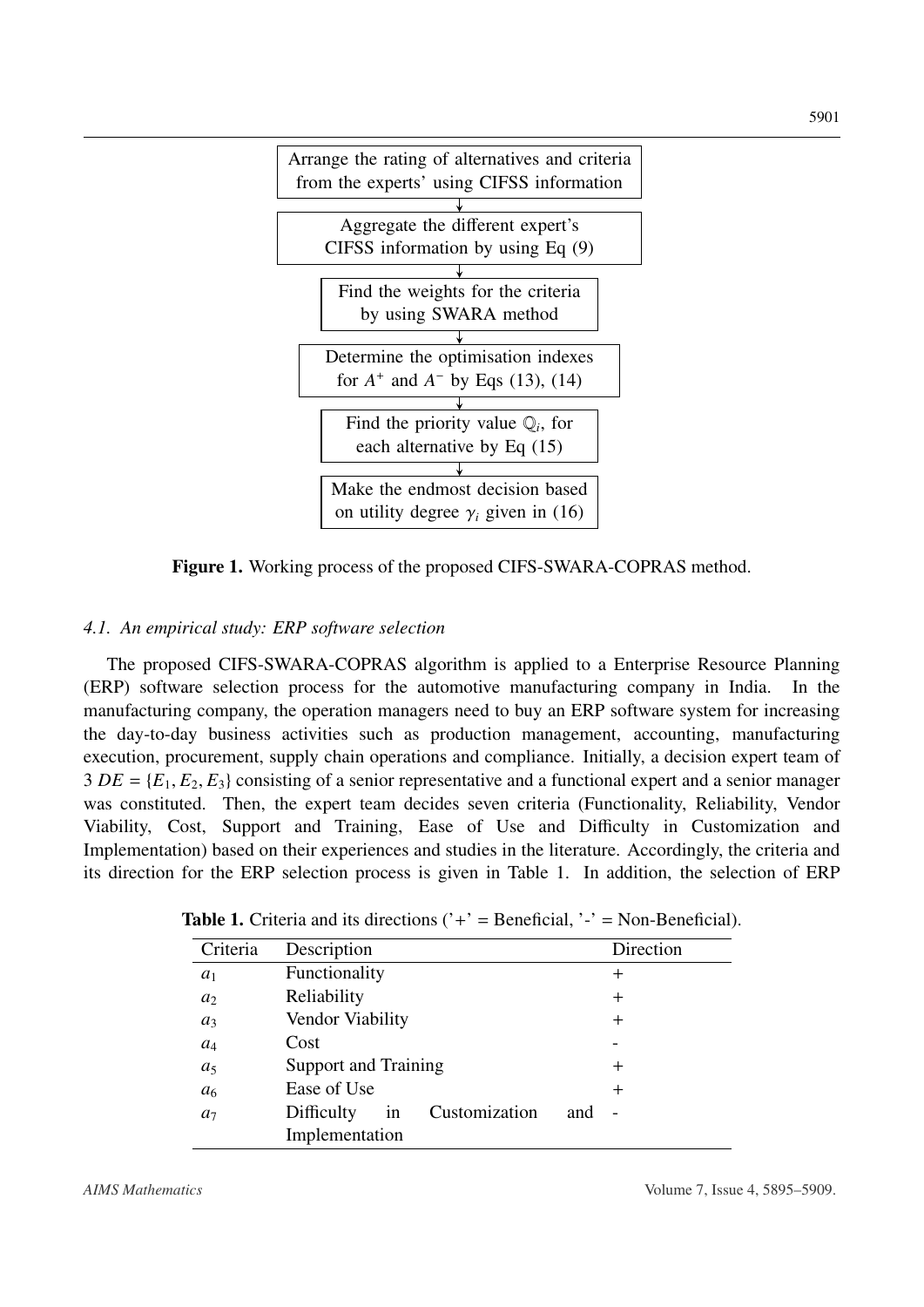system is not only based on overall average rating about an alternative and it is also based on the recent reviews about an alternative. Because, the average value represents the collected reviews over time do not always give the current customer review - recent reviews about the latest version are more likely to give the current sentiment. Therefore the selection should be based on both overall rating and latest version of an alternative. This can be presented by the amplitude and phase expression of CIFSS. The given each expert needs to select the appropriate ERP software system among the four alternatives  $x_1$ ,  $x_2$ ,  $x_3$ , and  $x_4$ . For this, the steps of the proposed method are implemented to find the desired alternative(s) as follows:

<span id="page-7-0"></span>Step 1: The ratings of each expert towards the evaluation of alternatives under the different criteria are provided in terms of linguistic expressions as given in Table [2.](#page-7-0) In this table, each pair of linguistic intimation represents the amplitude and phase term. The amplitude term means to give an expert's decision with respect to alternative and the phase term can be used to denote an expert's decision with respect to the current version.

|                |                | Alternatives |        |        |          |  |  |  |  |
|----------------|----------------|--------------|--------|--------|----------|--|--|--|--|
| Criteria       | Experts        | $x_1$        | $x_2$  | $x_3$  | $\chi_4$ |  |  |  |  |
|                | $E_1$          | L, SL        | H, SH  | M, M   | H, SH    |  |  |  |  |
| $a_1$          | E <sub>2</sub> | H, SH        | M, M   | H, SH  | VH, EH   |  |  |  |  |
|                | $E_3$          | H, SH        | L, SL  | L, SL  | M, M     |  |  |  |  |
|                | $E_1$          | H, SH        | M, M   | H, SH  | L, SL    |  |  |  |  |
| a <sub>2</sub> | $E_2$          | VH, EH       | L, SL  | M, M   | VL, EL   |  |  |  |  |
|                | $E_3$          | H, SH        | VH, EH | H, SH  | L, SL    |  |  |  |  |
|                | $E_1$          | M, M         | H, SH  | VH, EH | M, M     |  |  |  |  |
| $a_3$          | E <sub>2</sub> | H, SH        | VH, EH | H, SH  | VH, EH   |  |  |  |  |
|                | $E_3$          | VH, EH       | L, SL  | VL, EL | H, SH    |  |  |  |  |
|                | $E_1$          | H, SH        | M, M   | L, SL  | M, M     |  |  |  |  |
| $a_4$          | $E_2$          | H, SH        | L, SL  | L, SL  | H, SH    |  |  |  |  |
|                | $E_3$          | L, SL        | VL, EL | H, SH  | L, SL    |  |  |  |  |
|                | $E_1$          | VL, EL       | L, SL  | H, SH  | VH, EH   |  |  |  |  |
| $a_5$          | $E_2$          | H, SH        | VL, EL | M, M   | H, SH    |  |  |  |  |
|                | $E_3$          | M, M         | VH, EH | L, SL  | VH, EH   |  |  |  |  |
|                | $E_1$          | VH, EH       | L, SL  | H, SH  | M, M     |  |  |  |  |
| a <sub>6</sub> | $E_2$          | M, M         | M, M   | VH, EH | H, SH    |  |  |  |  |
|                | $E_3$          | H, SH        | VH, EH | M, M   | VL, EL   |  |  |  |  |
|                | $E_1$          | VL, EL       | M, M   | H, SH  | L, SL    |  |  |  |  |
| a <sub>7</sub> | $E_2$          | L, SL        | VL, EL | M, M   | H, SH    |  |  |  |  |
|                | $E_3$          | M, M         | L, SL  | H, SH  | M, M     |  |  |  |  |

Table 2. Linguistic terms given by experts for the criteria.

For instance, suppose the expert  $E_1$  thinks that the over all rating about  $x_1$  is "Low" and the rating about the current version of  $x_1$  is "Slightly Low" for the first attribute. So the value of  $x_1$  for the first attribute can be represented as "L, SL". However, the respective ratings of each linguistic term in the form of CIFSS features are summarized in Table [3.](#page-8-0)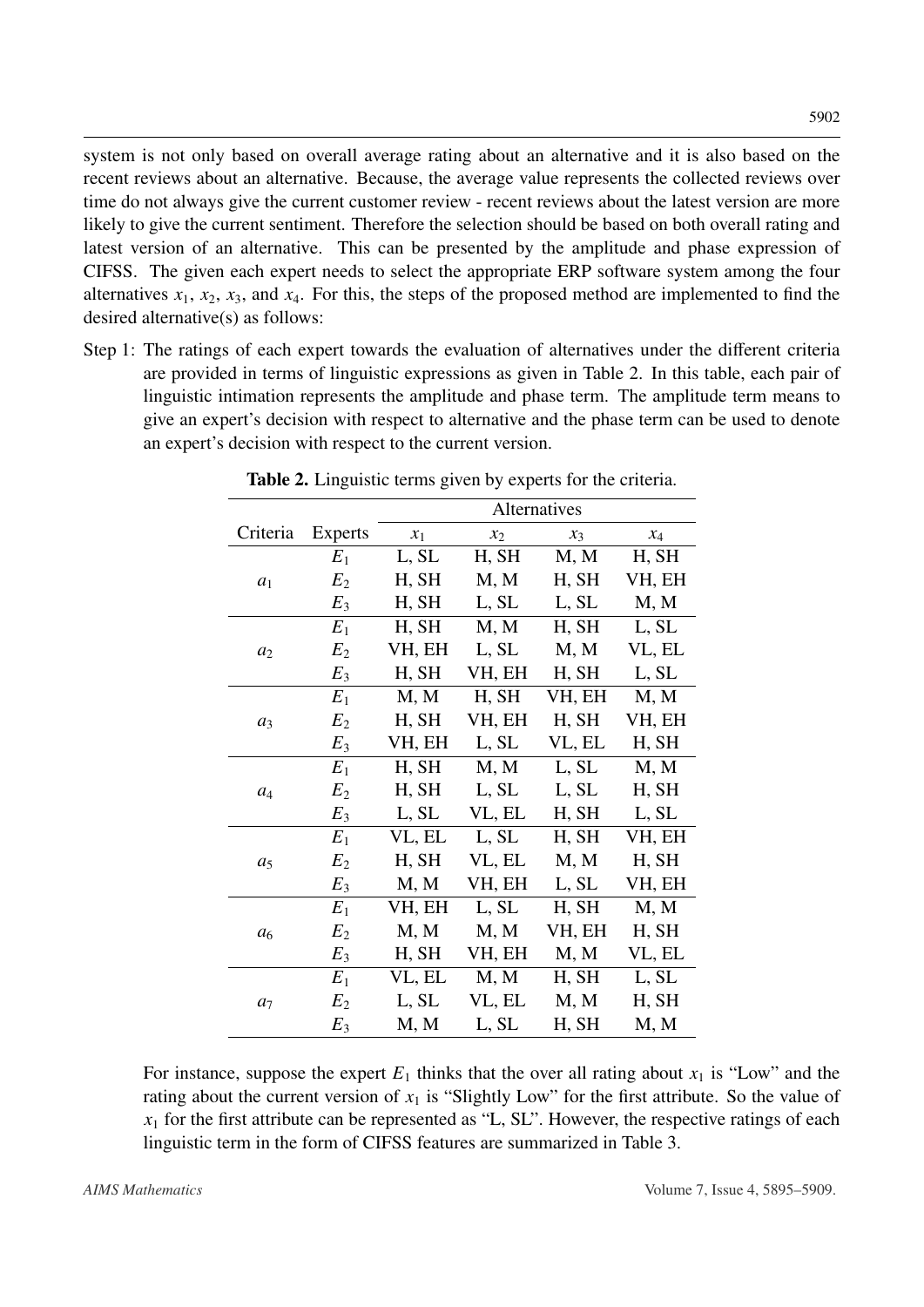|                   | r    | S            | τ    | ψ            |
|-------------------|------|--------------|------|--------------|
| EH-Extremely high | 0.95 | $(0.9)2\pi$  | 0.02 | $(0.1)2\pi$  |
| VH- Very High     | 0.90 | $(0.8)2\pi$  | 0.05 | $(0.15)2\pi$ |
| H-High            | 0.80 | $(0.75)2\pi$ | 0.10 | $(0.20)2\pi$ |
| SH-Slightly High  | 0.70 | $(0.7)2\pi$  | 0.25 | $(0.1)2\pi$  |
| M-Medium          | 0.65 | $(0.5)2\pi$  | 0.30 | $(0.4)2\pi$  |
| SL-Slightly Low   | 0.50 | $(0.3)2\pi$  | 0.45 | $(0.6)2\pi$  |
| L-Low             | 0.40 | $(0.25)2\pi$ | 0.50 | $(0.6)2\pi$  |
| VL- Very Low      | 0.25 | $(0.2)2\pi$  | 0.60 | $(0.65)2\pi$ |
| EL-Extremely Low  | 0.15 | $(0.1)2\pi$  | 0.65 | $(0.7)2\pi$  |
|                   |      |              |      |              |

<span id="page-8-0"></span>Table 3. Respective values for the linguistic terms in CIFSS.

Step 2: By taking the experts'  $E_1, E_2, E_3$  weight as 0.253, 0.621, 0.126, which is provided by the company senior members, we aggregate the different expert preferences into the collective one using Eq. [\(9\)](#page-4-0). The results corresponding to them are summarized in Table [4.](#page-8-1)

Table 4. Expert aggregated values.

<span id="page-8-1"></span>

|                | $x_1$                                            | $x_2$                                            | $x_3$                                            |                                                  |
|----------------|--------------------------------------------------|--------------------------------------------------|--------------------------------------------------|--------------------------------------------------|
| a <sub>1</sub> | $(0.736e^{i2\pi(0.628)}, 0.150e^{i2\pi(0.157)})$ | $(0.675e^{i2\pi(0.542)}, 0.243e^{i2\pi(0.296)})$ | $(0.735e^{i2\pi(0.620)}, 0.162e^{i2\pi(0.178)})$ | $(0.861e^{i2\pi(0.838)}, 0.075e^{i2\pi(0.119)})$ |
| a <sub>2</sub> | $(0.870e^{i2\pi(0.848)}, 0.065e^{i2\pi(0.100)})$ | $(0.582e^{i2\pi(0.497)}, 0.329e^{i2\pi(0.432)})$ | $(0.717e^{i2\pi(0.588)}, 0.198e^{i2\pi(0.237)})$ | $(0.291e^{i2\pi(0.155)}, 0.573e^{i2\pi(0.673)})$ |
| $a_3$          | $(0.789e^{i2\pi(0.703)}, 0.121e^{i2\pi(0.142)})$ | $(0.851e^{i2\pi(0.831)}, 0.080e^{i2\pi(0.125)})$ | $(0.802e^{i2\pi(0.739)}, 0.105e^{i2\pi(0.128)})$ | $(0.850e^{i2\pi(0.827)}, 0.086e^{i2\pi(0.142)})$ |
| $a_4$          | $(0.770e^{i2\pi(0.666)}, 0.123e^{i2\pi(0.125)})$ | $(0.462e^{i2\pi(0.336)}, 0.450e^{i2\pi(0.552)})$ | $(0.478e^{i2\pi(0.371)}, 0.408e^{i2\pi(0.479)})$ | $(0.735e^{i2\pi(0.620)}, 0.162e^{i2\pi(0.178)})$ |
| $a_5$          | $(0.700e^{i2\pi(0.578)}, 0.181e^{i2\pi(0.195)})$ | $(0.450e^{i2\pi(0.360)}, 0.419e^{i2\pi(0.527)}$  | $(0.675e^{i2\pi(0.542)}, 0.242e^{i2\pi(0.296)})$ | $(0.846e^{i2\pi(0.802)}, 0.077e^{i2\pi(0.100)})$ |
| $a_6$          | $(0.762e^{i2\pi(0.688)}, 0.166e^{i2\pi(0.237)})$ | $(0.657e^{i2\pi(0.556)}, 0.272e^{i2\pi(0.372)})$ | $(0.861e^{i2\pi(0.838)}, 0.075e^{i2\pi(0.119)})$ | $(0.728e^{i2\pi(0.608)}, 0.166e^{i2\pi(0.182)})$ |
| $a_7$          | $(0.407e^{i2\pi(0.285)}, 0.491e^{i2\pi(0.593)})$ | $(0.399e^{i2\pi(0.280)}, 0.492e^{i2\pi(0.596)})$ | $(0.717e^{i2\pi(0.588)}, 0.198e^{i2\pi(0.237)})$ | $(0.688e^{i2\pi(0.573)}, 0.188e^{i2\pi(0.201)})$ |
|                |                                                  |                                                  |                                                  |                                                  |

Step 3: Considering the different experts' preferences weight as given in Table [5](#page-8-2) with respect to each criteria, we aggregate their preferences and their result is summarized in the last column of the Table [5.](#page-8-2)

Table 5. Criteria weights and its aggregated value.

<span id="page-8-2"></span>

|       |                                            | $E_2$                                      | $E_3$                                                | Aggregated Value                                 |  |  |
|-------|--------------------------------------------|--------------------------------------------|------------------------------------------------------|--------------------------------------------------|--|--|
| $a_1$ | $(0.65e^{i2\pi(0.5)}, 0.30e^{i2\pi(0.4)})$ | $(0.80e^{i2\pi(0.7)}, 0.10e^{i2\pi(0.1)})$ | $(0.40e^{i2\pi(0.3)}, 0.50e^{i2\pi(0.6)})$           | $(0.735e^{i2\pi(0.620)}, 0.162e^{i2\pi(0.178)})$ |  |  |
| $a_2$ | $(0.80e^{i2\pi(0.7)}, 0.1e^{i2\pi(0.1)})$  | $(0.90e^{i2\pi(0.9)}, 0.05e^{i2\pi(0.1)})$ | $(0.90e^{i2\pi(0.9)}, 0.05e^{i2\pi(0.1)})$           | $(0.881e^{i2\pi(0.868)}, 0.060e^{i2\pi(0.100)})$ |  |  |
| $a_3$ | $(0.40e^{i2\pi(0.3)}, 0.50e^{i2\pi(0.6)})$ | $(0.65e^{i2\pi(0.5)}, 0.30e^{i2\pi(0.4)})$ | $(0.80e^{i2\pi(0.7)}, 0.10e^{i2\pi(0.1)})$           | $(0.626e^{i2\pi(0.490)}, 0.297e^{i2\pi(0.372)})$ |  |  |
| $a_4$ | $(0.25e^{i2\pi(0.1)}, 0.60e^{i2\pi(0.7)})$ | $(0.40e^{i2\pi(0.3)}, 0.50e^{i2\pi(0.6)})$ | $(0.25e^{i2\pi(0.3)}, 0.50e^{i2\pi(0.6)})$           | $(0.347e^{i2\pi(0.254)}, 0.524e^{i2\pi(0.624)})$ |  |  |
| $a_5$ | $(0.65e^{i2\pi(0.5)}, 0.30e^{i2\pi(0.4)})$ | $(0.80e^{i2\pi(0.7)}, 0.10e^{i2\pi(0.1)})$ | $(0.80e^{i2\pi(0.7)}, 0.10e^{i2\pi(0.1)})$           | $(0.770e^{i2\pi(0.659)}, 0.132e^{i2\pi(0.142)})$ |  |  |
| $a_6$ | $(0.80e^{i2\pi(0.7)}, 0.10e^{i2\pi(0.1)})$ | $(0.80e^{i2\pi(0.7)}, 0.10e^{i2\pi(0.1)})$ | $(0.90e^{i2\pi(0.9)}, 0.05e^{i2\pi(0.1)})$           | $(0.817e^{i2\pi(0.739)}, 0.092e^{i2\pi(0.100)})$ |  |  |
| $a_7$ | $(0.40e^{i2\pi(0.3)}, 0.50e^{i2\pi(0.6)})$ | $(0.25e^{i2\pi(0.3)}, 0.50e^{i2\pi(0.6)})$ | $\left(0.25e^{i2\pi(0.3)},0.50e^{i2\pi(0.6)}\right)$ | $(0.291e^{i2\pi(0.155)}, 0.573e^{i2\pi(0.673)})$ |  |  |

By using the steps of the SWARA techniques, as mentioned in Step 3 of the proposed method, the values of *k<sup>j</sup>* , *p<sup>j</sup>* and *q<sup>j</sup>* are summarized in Table [6.](#page-9-0) In this Table, the most significant criteria is ranked as first and the least significant criteria is ranked as last.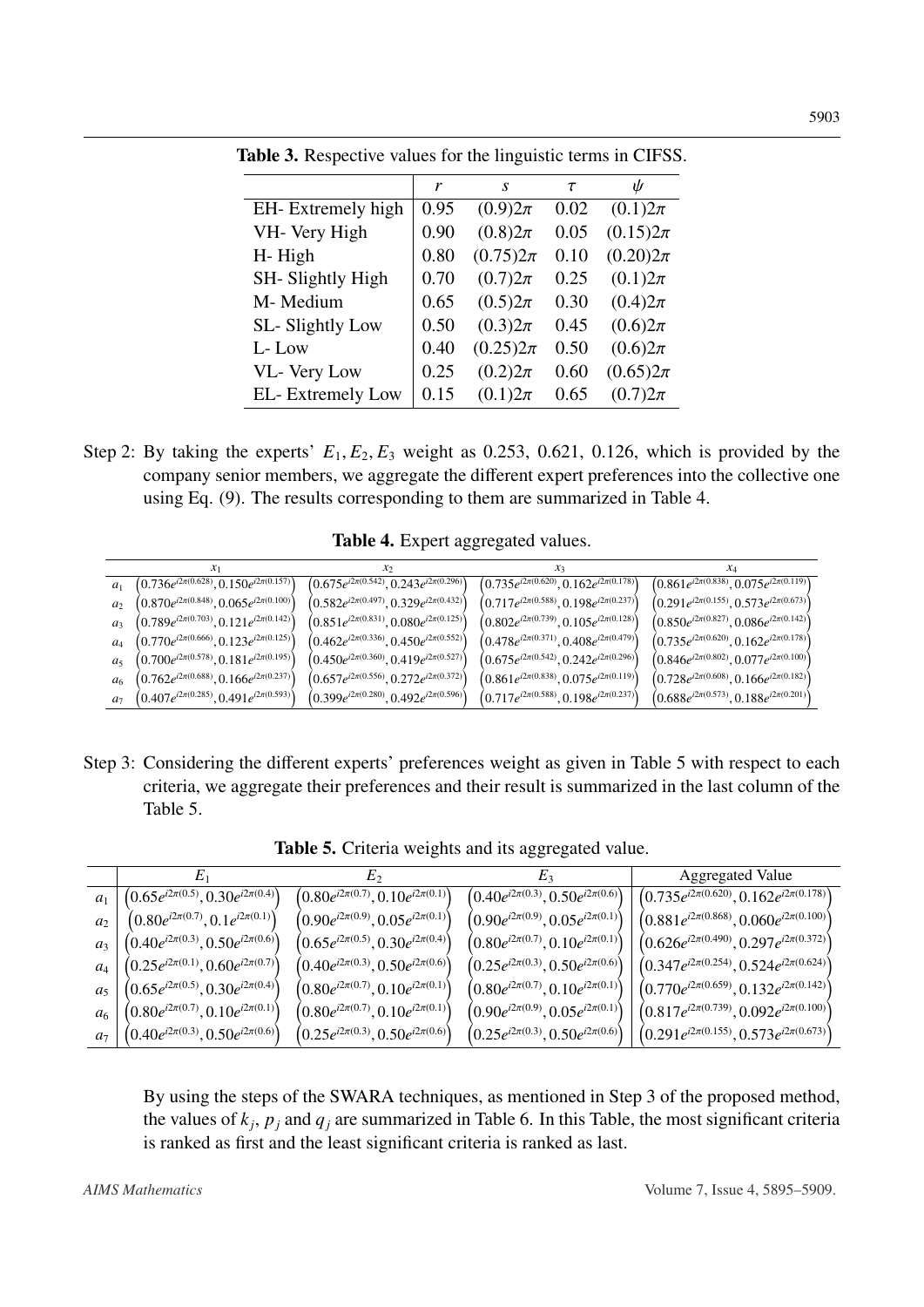<span id="page-9-0"></span>

| <b>Table 6.</b> Criteria weights calculated by the SWARA method. |               |                   |               |              |                  |  |  |  |
|------------------------------------------------------------------|---------------|-------------------|---------------|--------------|------------------|--|--|--|
| Criteria                                                         | Ordered crisp | Comparative       | Comparative   | Recalculated | Criteria weights |  |  |  |
|                                                                  | value $k_i$   | coefficient $p_i$ | weights $q_i$ | $W_i$        |                  |  |  |  |
| a <sub>2</sub>                                                   | 0.897         |                   |               |              | 0.177            |  |  |  |
| a <sub>6</sub>                                                   | 0.841         | 0.056             | 1.056         | 0.947        | 0.167            |  |  |  |
| $a_5$                                                            | 0.789         | 0.052             | 1.052         | 0.900        | 0.159            |  |  |  |
| $a_1$                                                            | 0.754         | 0.035             | 1.035         | 0.870        | 0.154            |  |  |  |
| $a_3$                                                            | 0.612         | 0.142             | 1.142         | 0.762        | 0.135            |  |  |  |
| $a_4$                                                            | 0.363         | 0.249             | 1.249         | 0.610        | 0.108            |  |  |  |
| $a_7$                                                            | 0.300         | 0.063             | 1.063         | 0.574        | 0.101            |  |  |  |

Hence, the criteria weights are computed as

*<sup>w</sup><sup>j</sup>* <sup>=</sup> {0.154, <sup>0</sup>.177, <sup>0</sup>.135, <sup>0</sup>.108, <sup>0</sup>.159, <sup>0</sup>.167, <sup>0</sup>.101}.

Step 4: Use Eqs [\(13\)](#page-5-1), [\(14\)](#page-5-2), we compute the values of  $\alpha_i^ \overline{i}$ ,  $\alpha_i^+$  for each alternative  $x_i$ ,  $i = 1, 2, 3, 4$  as

$$
\alpha_1^+ = (0.701e^{i2\pi(0.625)}, 0.196e^{i2\pi(0.233)}) \quad ; \quad \alpha_1^- = (0.200e^{i2\pi(0.141)}, 0.742e^{i2\pi(0.758)})
$$
\n
$$
\alpha_2^+ = (0.576e^{i2\pi(0.498)}, 0.329e^{i2\pi(0.413)}) \quad ; \quad \alpha_2^- = (0.112e^{i2\pi(0.075)}, 0.854e^{i2\pi(0.890)})
$$
\n
$$
\alpha_3^+ = (0.685e^{i2\pi(0.601)}, 0.217e^{i2\pi(0.260)}) \quad ; \quad \alpha_3^- = (0.179e^{i2\pi(0.130)}, 0.771e^{i2\pi(0.799)})
$$
\n
$$
\alpha_4^+ = (0.679e^{i2\pi(0.617)}, 0.251e^{i2\pi(0.296)}) \quad ; \quad \alpha_4^- = (0.230e^{i2\pi(0.173)}, 0.694e^{i2\pi(0.706)})
$$

Step 5: Using the values of  $\alpha_i^+$ ,  $\alpha_i^-$ , we compute the priority values  $\mathbb{Q}_i$ 's for each  $x_i$  with Eq [\(15\)](#page-5-3) and get

$$
\mathbb{Q}_1 = 0.8796
$$
 ;  $\mathbb{Q}_2 = 0.8775$  ;  $\mathbb{Q}_3 = 0.8787$  ;  $\mathbb{Q}_4 = 0.8172$ 

Step 6: The utility degree  $\gamma_i$ 's for each alternative is computed by using Eq [\(16\)](#page-5-4) and get

$$
\gamma_1 = 100\%
$$
 ;  $\gamma_2 = 99.76\%$  ;  $\gamma_3 = 99.89\%$  ;  $\gamma_4 = 92.91\%$ 

From these values, the order preference of the given ERP software system is found as  $x_1$  >  $x_3 > x_2 > x_4$  and, thus  $x_1$  is the best alternative.

### *4.2. Comparative analysis and advantages*

In this section, the advantages of the proposed CIFS-SWARA-COPRAS method are underlined, which are listed as follows.

The criteria weights which are determined by SWARA approach include the exactness of experts' opinion in ERP software selection process. Also, COPRAS procedure contains the ratios of the benefit and the cost solutions, simultaneously. The automotive manufacturing company needs to select the suitable alternative of ERP system with its current version simultaneously. This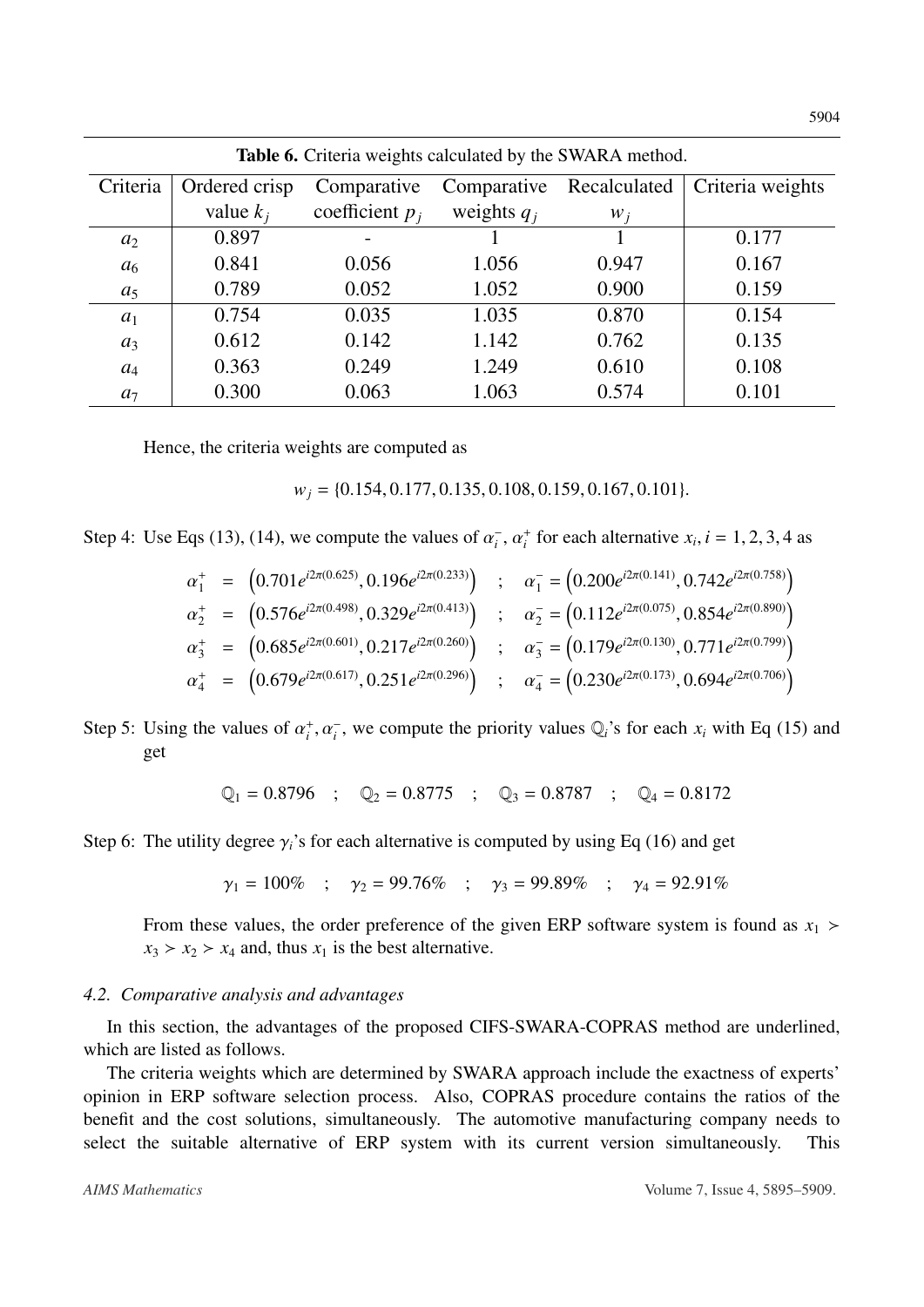two-dimensional problem can be solved by CIFSS atmosphere. In CIFSS, the amplitude term denoted an experts' decision regarding option of ERP system and the phase term denoted an experts' decision regarding current version of ERP system. This cannot be done by using traditional IFSs. To verify the strength of the proposed technique a comparative study is obtained in Table [7.](#page-10-1) From Table [7,](#page-10-1) we determined that  $x_3$  is the best alternative by using [\[20,](#page-13-4) [21\]](#page-13-12). This result is based on overall rating about an alternative. Suppose the rating about current version of an ERP software is taken into account, the result may be affected. This findings certify that the proposed technique is more powerful than previously developed techniques [\[6,](#page-12-3) [20,](#page-13-4) [21\]](#page-13-12).

<span id="page-10-1"></span>

|                                                | $x_1$  | $x_2$  | $x_3$  | $x_4$  | Rank Order              |
|------------------------------------------------|--------|--------|--------|--------|-------------------------|
| IF-WASPAS [20]                                 |        |        |        |        |                         |
| (i) Weight Sum Model (WSM)                     | 0.9155 | 0.8175 | 0.9300 | 0.9025 | $x_3 > x_1 > x_4 > x_2$ |
| (ii) Weight Product Model (WPM)                | 0.6965 | 0.5305 | 0.7270 | 0.6250 | $x_3 > x_1 > x_4 > x_2$ |
| (iii) Weighted Aggregated Sum Product          |        |        |        |        |                         |
| Assessment (WASPAS) with $\vartheta = 0.5$     | 0.8065 | 0.6745 | 0.8285 | 0.7640 | $x_3 > x_1 > x_4 > x_2$ |
| IF-SWARA-COPRAS [21]                           | 0.8985 | 0.8660 | 0.9270 | 0.8580 | $x_3 > x_1 > x_2 > x_4$ |
| CIFWA operator with criteria weights $w_i$ [6] | 0.7595 | 0.6275 | 0.7545 | 0.6145 | $x_1 > x_3 > x_2 > x_4$ |
| Proposed CIFS - SWARA - COPRAS                 | 0.8796 | 0.8775 | 0.8787 | 0.8172 | $x_1 > x_3 > x_2 > x_4$ |

Table 7. Ranking of alternatives as for the existing methods.

### *4.3. Sensitivity analysis*

In this section, we investigate a sensitivity according to the strategy value of the decision expert (DE) in  $[0,1]$  by using Eq [\(17\)](#page-10-2), which can be demonstrated by Eq [\(15\)](#page-5-3).

<span id="page-10-2"></span>
$$
Q_i = \vartheta \; \mathbb{S}^*(\alpha_i^+) + (1 - \vartheta) \frac{\sum\limits_{i=1}^n \mathbb{S}^*(\alpha_i^-)}{\mathbb{S}^*(\alpha_i^-) \sum\limits_{i=1}^n \left(\frac{1}{\mathbb{S}^*(\alpha_i^-)}\right)},\tag{17}
$$

where  $\vartheta \in [0, 1]$ . If  $\vartheta < 0.5$ , the DE indicates pessimistic type, (i.e.,) the least value is related as the weight to the benefit criteria. Consequently, if  $\vartheta > 0.5$ , the DE gives optimistic type and so, the least value is related as the weight to the cost criteria. Also, if  $\vartheta = 0.5$ , the DE indicates neutral and the same preference is associated with both benefit and cost criteria. From this, the various values of  $\vartheta$  can able to evaluate the sensitivity of the proposed technique. The ranking values as to the parameters are given in Table [8](#page-11-0) and Figure [2.](#page-11-1) From this Table, we can see that an alternative  $x_1$  has the highest value, when  $\vartheta = 0.5$  to 1 whereas  $x_2$  has the highest value when  $\vartheta = 0$  to 0.4. On the other side,  $x_4$  has the lowest value when  $\vartheta = 0$  to 0.6 and  $x_2$  has the lowest value when  $\vartheta = 0.7$  to 1. It is cleared that the proposed technique has good stability.

### <span id="page-10-0"></span>5. Conclusions

The main contribution of the work is listed in the following points.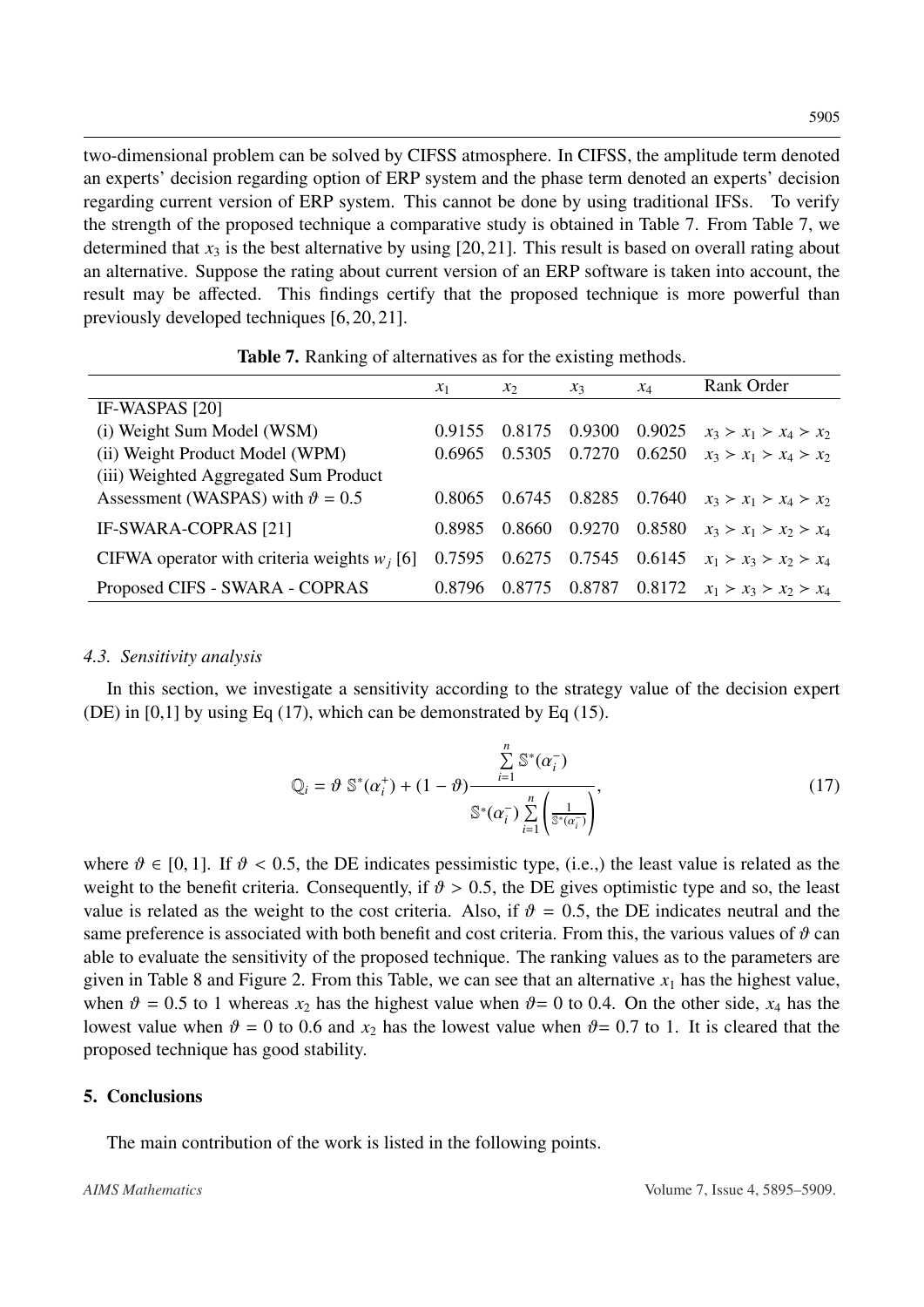<span id="page-11-1"></span><span id="page-11-0"></span>

| <b>Table 8.</b> Diverse values with respect to $\vartheta \in [0, 1]$ . |                    |  |                                                                                                    |  |  |  |  |  |  |  |
|-------------------------------------------------------------------------|--------------------|--|----------------------------------------------------------------------------------------------------|--|--|--|--|--|--|--|
|                                                                         | $\vartheta \neq 0$ |  | $0.1$ $0.2$ $0.3$ $0.4$ $0.5$ $0.6$ $0.7$ $0.8$ $0.9$                                              |  |  |  |  |  |  |  |
|                                                                         |                    |  | <i>x</i> <sub>1</sub> 0.1556 0.2125 0.2693 0.3262 0.3830 0.4398 0.4967 0.5534 0.6103 0.6672 0.7240 |  |  |  |  |  |  |  |
|                                                                         |                    |  | <i>x</i> <sub>2</sub> 0.2945 0.3233 0.3522 0.3810 0.4099 0.4387 0.4676 0.4964 0.5253 0.5541 0.5830 |  |  |  |  |  |  |  |
|                                                                         |                    |  | x <sub>3</sub> 0.1767 0.2292 0.2817 0.3343 0.3868 0.4393 0.4919 0.5444 0.5969 0.6495 0.7020        |  |  |  |  |  |  |  |
|                                                                         |                    |  | <i>x</i> <sub>4</sub> 0.1172 0.1859 0.2416 0.2973 0.3529 0.4086 0.4643 0.5200 0.5756 0.6313 0.6870 |  |  |  |  |  |  |  |



Figure 2. Utility degree over different  $\vartheta$  value.

- 1) The present study proposed an integrated CIFS-SWARA-COPRAS method by utilizing the features of the CIFS information. CIFS is a poweful way to handle the imprecise information using the twodimensional information including the phase term. In this stated framework, criteria weights are evaluated by the SWARA technique, and the ranking of alternatives is determined by the COPRAS method using CIFSs. The presented approach has been applied to handle the ERP software selection problem.
- 2) A multiple experts has been taken during the process to rate the information in terms of the CIFS features. A weighted average CIFWA operator has been used to aggregate such preferences. The criteria weight are computed by following the SWARA method which include the exactness of experts' opinion during the process.
- 3) A utility degree has been used to rank the different alternatives.
- 4) To verify the strength of the proposed technique a comparative study is conducted with the existing studies [\[6,](#page-12-3) [20,](#page-13-4) [21\]](#page-13-12) and found that the proposed method has its superiority over these existing methods. Furthermore, the sensitivity analysis by varying the degree  $\vartheta \in [0, 1]$ . A decision maker may chose the the parameter according to their choices as pessimistic  $\vartheta$  < 0.5 or optimistic  $\vartheta$  > 0.5 or neutral  $\vartheta = 0.5$  towards the benefit and cost criteria. The ranking order corresponding to each parameter is listed in Table [8](#page-11-0) and Figure [2.](#page-11-1)

In future, the work will be developed, by considering a maximum number of alternatives and DEs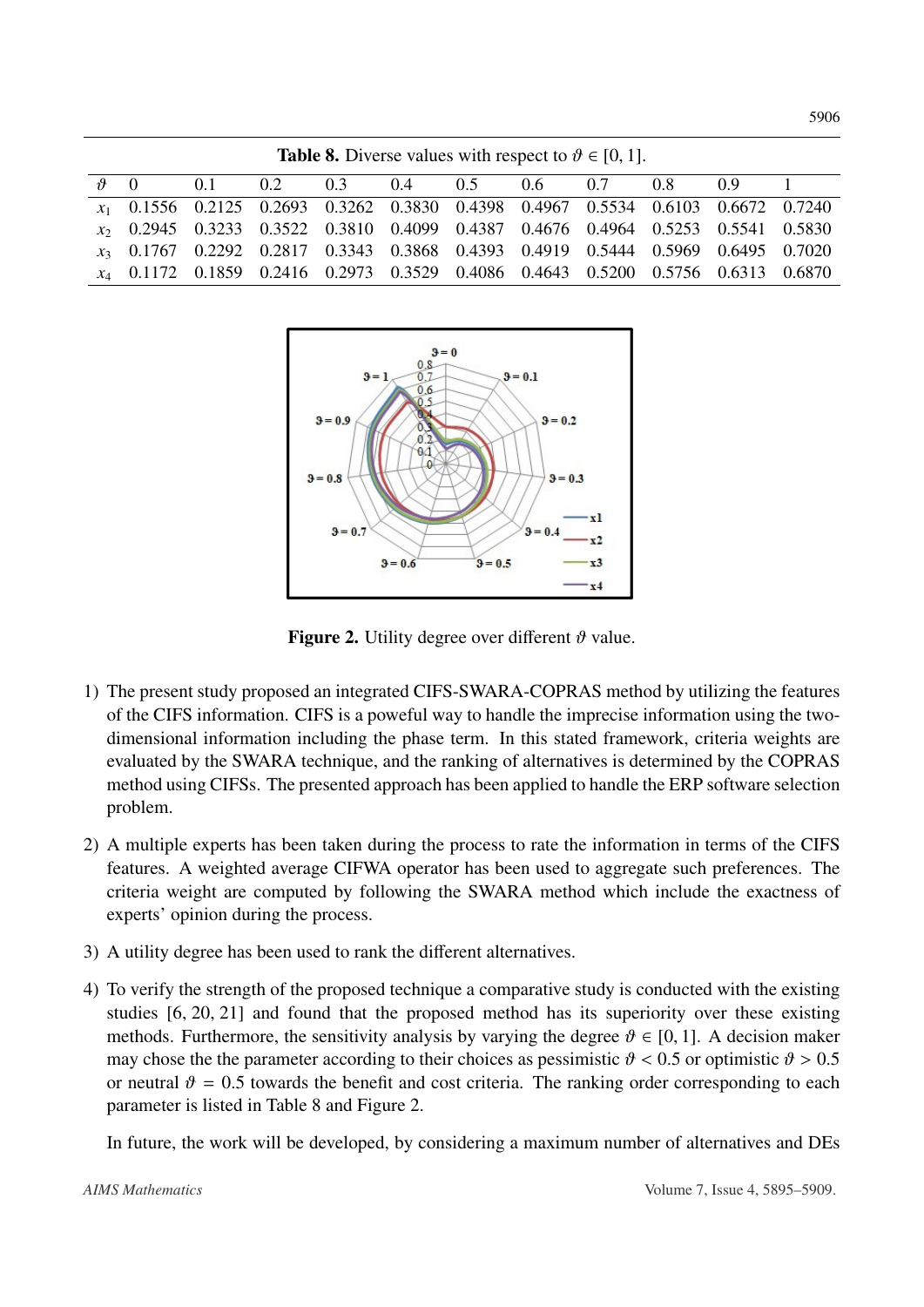as well as to solve real data. Moreover, we expand our work using different multi-criteria decision making platforms under the different environment [\[5,](#page-12-9) [8,](#page-12-10) [31,](#page-14-11) [33\]](#page-14-12).

# Conflict of interest

There is no conflict of interest.

# Acknowledgments

The authors would like to acknowledge to Consejo Nacional de Ciencia y Tecnologia for providing the funding with grant number CONACYT SNI-CVU: 405262.

# References

- <span id="page-12-2"></span>1. A. U. M. Alkouri, A. R. Salleh, Complex Intuitionistic Fuzzy Sets, *AIP Conf. Proc.,* 1482 (2012), 464–470.
- <span id="page-12-0"></span>2. K. T. Atanassov, Intuitionistic fuzzy sets, *Fuzzy Sets Syst.,* 20 (1986), 87–96. https://doi.org/10.1016/[S0165-0114\(86\)80034-3](http://dx.doi.org/https://doi.org/10.1016/S0165-0114(86)80034-3)
- <span id="page-12-1"></span>3. J. J. Buckley, Fuzzy complex numbers, *Fuzzy Sets Syst.,* 33 (1989), 333–345. https://doi.org/10.1016/[0165-0114\(89\)90122-X](http://dx.doi.org/https://doi.org/10.1016/0165-0114(89)90122-X)
- <span id="page-12-7"></span>4. D. E. Ighravwe, S. A. Oke, An integrated approach of SWARA and fuzzy COPRAS for maintenance technicians' selection factors ranking, *Int. J. Syst. Assur. Eng. Manage.*, 10 (2019), 1615–1626. https://doi.org/10.1007/[s13198-019-00912-8](http://dx.doi.org/https://doi.org/10.1007/s13198-019-00912-8)
- <span id="page-12-9"></span>5. F. Feng, Z. Wan, J. C. R. Alcantud, H. Garg, Three-way decision based on canonical soft sets of hesitant fuzzy sets, *AIMS Math.,* 7 (2022), 2061–2083. https://doi.org/10.3934/[math.2022118](http://dx.doi.org/https://doi.org/10.3934/math.2022118)
- <span id="page-12-3"></span>6. H. Garg, D. Rani, Some Generalized Complex Intuitionistic Fuzzy Aggregation Operators and Their Application to Multicriteria Decision-Making Process, *Arabian J. Sci. Eng.,* 44 (2019), 2679–2698. https://doi.org/10.1007/[s13369-018-3413-x](http://dx.doi.org/https://doi.org/10.1007/s13369-018-3413-x)
- <span id="page-12-5"></span>7. H. Garg, R. Arora, Algorithms Based on COPRAS and Aggregation Operators with New Information Measures for Possibility Intuitionistic Fuzzy Soft Decision-Making, *Math. Probl. Eng.,* 2020 (2020), 1563768. https://doi.org/10.1155/2020/[1563768](http://dx.doi.org/https://doi.org/10.1155/2020/1563768)
- <span id="page-12-10"></span>8. H. Garg, Nancy, Algorithms for possibility linguistic single-valued neutrosophic decision-making based on COPRAS and aggregation operators with new information measures, *Measurement,* 138 (2019), 278–290. https://doi.org/10.1016/[j.measurement.2019.02.031](http://dx.doi.org/https://doi.org/10.1016/j.measurement.2019.02.031)
- <span id="page-12-4"></span>9. H. Garg, D. Rani, New prioritized aggregation operators with priority degrees among priority orders for complex intuitionistic fuzzy information, *J. Ambient Intell. Humanized Comput.,* 2021 (2021), 1–27. https://doi.org/10.1007/[s12652-021-03164-2](http://dx.doi.org/https://doi.org/10.1007/s12652-021-03164-2)
- <span id="page-12-8"></span>10. M. Keil, A. Tiwana, Relative Importance of Evaluation Criteria for Enterprise Systems: A Conjoint Study, *Inf. Syst. J.,* 16 (2006), 237–262. https://doi.org/10.1111/[j.1365-2575.2006.00218.x](http://dx.doi.org/https://doi.org/10.1111/j.1365-2575.2006.00218.x)
- <span id="page-12-6"></span>11. V. Kersuliene, E. Zavadskas, Z. Turskis, Selection of rational dispute resolution method by applying new step-wise weight assessment ratio analysis (SWARA), *J. Bus. Econ. Manage.,* 11 (2010), 243–258. https://doi.org/10.3846/[jbem.2010.12](http://dx.doi.org/https://doi.org/10.3846/jbem.2010.12)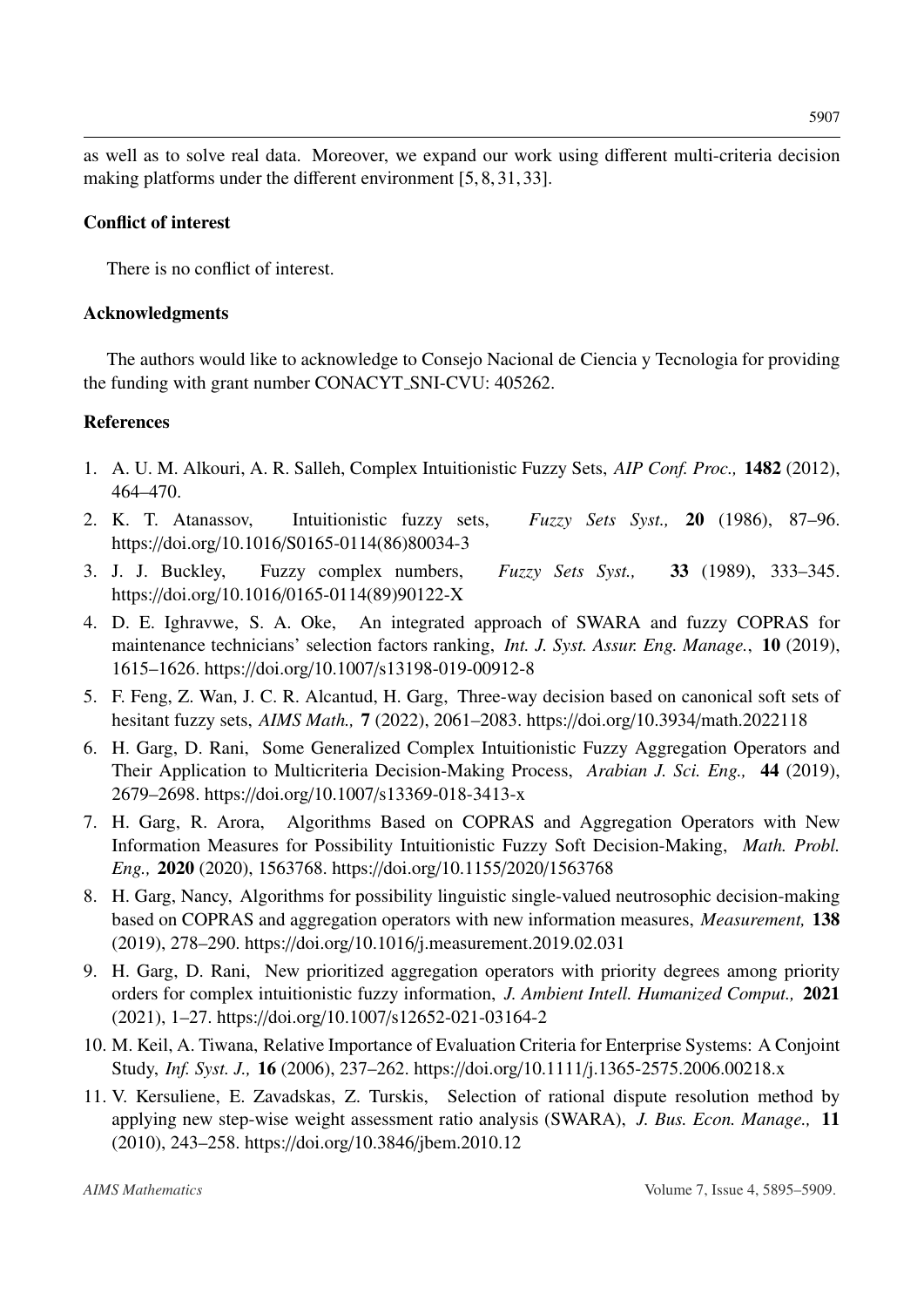- <span id="page-13-2"></span>12. Z. Kong, J. Zhao, L. Wang, J. Zhang, A new data filling approach based on probability analysis in incomplete soft sets, *Expert Syst. Appl.,* 184 (2021), 115358. https://doi.org/10.1016/[j.eswa.2021.115358](http://dx.doi.org/https://doi.org/10.1016/j.eswa.2021.115358)
- <span id="page-13-5"></span>13. T. Kumar, R. K. Bajaj, On complex intuitionistic fuzzy soft sets with distance measures and entropies, *J. Math.,* 2014 (2014), 972198. https://doi.org/[10.1155](http://dx.doi.org/https://doi.org/10.1155/2014/972198)/2014/972198
- <span id="page-13-10"></span>14. R. Kumari, A. R. Mishra, Multi-criteria COPRAS Method Based on Parametric Measures for Intuitionistic Fuzzy Sets: Application of Green Supplier Selection, *Iran. J. Sci. Technol., Trans. Electr. Eng.,* 44 (2020), 1645–1662. https://doi.org/10.1007/[s40998-020-00312-w](http://dx.doi.org/https://doi.org/10.1007/s40998-020-00312-w)
- <span id="page-13-3"></span>15. J. Liu, L. Huaxiong, H. Bing, L. Yu, L. Dun, Convex combination-based consensus analysis for intuitionistic fuzzy three-way group decision, *Inf. Sci.,* 574 (2021), 542–566. https://doi.org/10.1016/[j.ins.2021.06.018](http://dx.doi.org/https://doi.org/10.1016/j.ins.2021.06.018)
- <span id="page-13-6"></span>16. J. Ma, L. Feng, J. Yang, *Using complex fuzzy sets for strategic cost evaluation in supply chain downstream*, 2017 IEEE International Conference on Fuzzy Systems (FUZZ-IEEE), 2017, 1–6. https://doi.org/10.1109/[FUZZ-IEEE.2017.8015452](http://dx.doi.org/https://doi.org/10.1109/FUZZ-IEEE.2017.8015452)
- <span id="page-13-7"></span>17. X. Ma, J. Zhan, M. Khan, Complex fuzzy sets with applications in signals, *Comput. Appl. Math.,* 38 (2019), 150. https://doi.org/10.1007/[s40314-019-0925-2](http://dx.doi.org/https://doi.org/10.1007/s40314-019-0925-2)
- <span id="page-13-1"></span>18. P. K. Maji, R. Biswas, A. R. Roy, Intuitionistic fuzzy soft sets, *J. Fuzzy Math.,* 9 (2001), 677–692.
- <span id="page-13-8"></span>19. T. Mahmood, Z. Ali, Prioritized Muirhead mean aggregation operators under the complex singlevalued neutrosophic settings and their application in multi-attribute decision making, *J. Comput. Cognit. Eng.,* (2021). https://doi.org/10.47852/[bonviewJCCE2022010104](http://dx.doi.org/https://doi.org/10.47852/bonviewJCCE2022010104)
- <span id="page-13-4"></span>20. A. R. Mishra, R. K. Singh, D. Motwani, Multi-criteria assessment of cellular mobile telephone service providers using intuitionistic fuzzy WASPAS method with similarity measures, *Granular Comput.,* 4 (2019), 511–529. https://doi.org/10.1007/[s41066-018-0114-5](http://dx.doi.org/https://doi.org/10.1007/s41066-018-0114-5)
- <span id="page-13-12"></span>21. A. R. Mishra, P. Rani, K. Pandey, A. Mardani, J. Streimikis, D. Streimikiene, et al., Novel Multi-Criteria Intuitionistic Fuzzy SWARA-COPRAS Approach for Sustainability Evaluation of the Bioenergy Production Process, *Sustainability,* 12 (2020), 4155. https://doi.org/10.3390/[su12104155](http://dx.doi.org/https://doi.org/10.3390/su12104155)
- <span id="page-13-11"></span>22. A. R. Mishra, P. Rani, A. Mardani, K. R. Pardasani, K. Govindan, M. Alrasheedi, Healthcare evaluation in hazardous waste recycling using novel interval-valued intuitionistic fuzzy information based on complex proportional assessment method, *Comput. Ind. Eng.,* 139 (2020), 106140. https://doi.org/10.1016/[j.cie.2019.106140](http://dx.doi.org/https://doi.org/10.1016/j.cie.2019.106140)
- <span id="page-13-0"></span>23. D. Molodtsov, Soft set theory - First result, *Comput. Math. Appl.,* 37 (1999), 19–31. https://doi.org/10.1016/[S0898-1221\(99\)00056-5](http://dx.doi.org/https://doi.org/10.1016/S0898-1221(99)00056-5)
- <span id="page-13-9"></span>24. R. T. Ngan, L. H. Son, M. Ali, D. E. Tamir, N. D. Rishe, A. Kandel, Representing complex intuitionistic fuzzy set by quaternion numbers and applications to decision making, *Appl. Soft Comput.,* 87 (2020). https://doi.org/10.1016/[j.asoc.2019.105961](http://dx.doi.org/https://doi.org/10.1016/j.asoc.2019.105961)
- 25. S. Rajareega, J. Vimala, Operations on complex intuitionistic fuzzy soft lattice ordered group and CIFS-COPRAS method for equipment selection process, *J. Intell. Fuzzy Syst.,* 41 (2021), 5709–5718. https://doi.org/10.3233/[JIFS-189890](http://dx.doi.org/https://doi.org/10.3233/JIFS-189890)